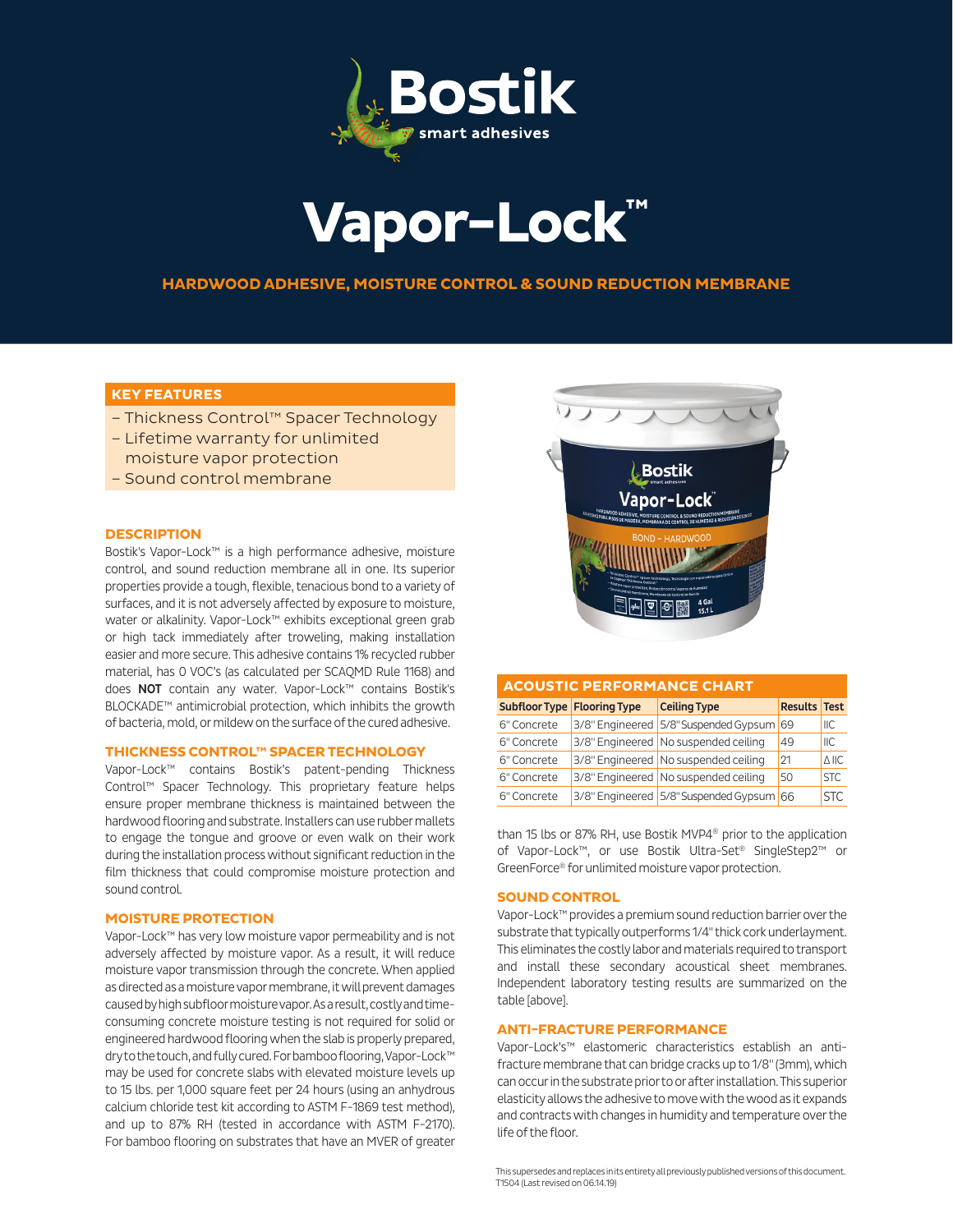## **ULTIMATE VERSATILITY**

VaporLock™'s high performance formulation may be used to adhere engineered, solid, bamboo, cork, and parquet hardwood, and cork or rubber underlayments. Vapor-Lock™ has no restrictions on board width or length. It may be used over all properly prepared substrates common to hardwood flooring installations including; concrete, plywood, OSB, well bonded vinyl/VCT and ceramic tile, cement backer board, gypsum underlayments (dry, above grade), cement patch/underlayments, radiant-heat flooring, properly prepared terrazzo, and recycled rubber underlayments. This adhesive can also be used to install plywood as described, as well as ceramic tile, marble, and stone inlays for light commercial and/ or residential applications.

## **LEED® CONTRIBUTION**

This 0 VOC formulation (as calculated per SCAQMD Rule 1168), may contribute toward LEED® v4 IEQ Credit – Low-Emitting Materials, Interior Adhesives & Sealants. Also containing recycled rubber, this formulation may contribute toward LEED® v4 MR Credit – Building Product Disclosure and Optimization – Sourcing of Raw Materials; Recycled Content.

## **DIRECTIONS FOR USE**

Read and understand data sheet completely before beginning installation. Follow industry standards and flooring manufacturer's recommendations for acclimation, design, layout, and application of wood flooring material. If jobsite conditions are outside of flooring manufacturer's recommendations, take necessary corrective actions. Whether the moisture content of the substrate exceeds or is within the flooring manufacturer's recommendations, to address current or possible future subfloor moisture, sound, and cracks (up to 1/8"), apply Vapor-Lock™ as directed.

#### **SURFACE PREPARATION**

Surfaces must be absorptive, clean, and free from loose materials, oil, grease, sealers, curing compounds, waxes, silicates, laitance, and all other surface contaminants that may inhibit proper bond. Completely remove cutback adhesive residue or other surface contaminants by diamond grinding to open the pores of the concrete. All surfaces to be treated must have a concrete surface profile (CSP) of 1-3 (similar to a broomed finish), as defined by ICRI (International Concrete Repair Institute, Guideline No. 03732). Maximum acceptable floor variation is 3/16" in 10 feet. Areas requiring patching or leveling must be done using a Portland cement-based material (e.g., Bostik Webcrete® 95, Webcrete® 98, SL-100™, SL-150™, SL-175™, SL-200™ , SL-Rapid™ or UltraFinish™ Pro). Seal any cracks larger than 1/8" or expansion joints with Bostik 915FS™ or 955-SL™.

PLEASE NOTE: Concrete substrate should NOT be smooth and reflective; it must have a concrete surface profile of CSP 1-3 (similar to a broomed finish), as defined by ICRI (International Concrete Repair Institute, Guideline No. 03732). It also must be tested in accordance with ASTM F3191 and be found porous, where a 1/4" drop of water must absorb into the concrete within 1 minute.

## **INSTALLATION**

The installation begins with a starter row secured to the subfloor; the starter row provides a stationary point to push against so flooring doesn't move during installation. Once the starter row is secured, apply adhesive/membrane to substrate using the appropriate trowel. See the chart on last page for proper trowel selection. Flooring may be installed using a "Wet-Lay" or "Walk On-Work" methods of installation. For either type of installation, spread the adhesive and begin to install the flooring immediately. Periodically lift boards immediately after installation to ensure proper slab coverage and transfer to the back of the flooring. 100%

coverage and transfer is required for moisture vapor protection. As you work, immediately clean any adhesive from prefinished flooring with Bostik's Ultimate™ Adhesive Remover or mineral spirits (be careful not to harm finish), then dry buff with a non-abrasive towel. After a few rows have been installed, and as you move across the room, tape the boards together using removable 3M #2080 Blue tape to prevent boards from sliding and to secure close-fitting joints. Rolling is recommended for most installations. For some sensitive factory-applied finishes such as oil-based finishes, tape and rolling may not be recommended. Test to ensure that tape removal after rolling does not harm finish. Flooring that is not flat should be weighted or rolled to ensure proper contact between the flooring and substrate.

PLYWOOD OVER CONCRETE: Score 4' x 4' or 2' x 8' sheets of 3/4" exterior-grade plywood on the backside every 8" to 10" by using a circular saw and cutting one-half the thickness of the plywood; "scoring or kerfing" takes the tension out of the plywood and helps to prevent possible warping or curling. Apply adhesive/membrane to substrate and then set plywood into the wet adhesive/ membrane. Allow the adhesive/membrane to fully cure before nailing or using Bostik's adhesive/membrane to install flooring. If nailing to the plywood, nails must not protrude through to the adhesive/membrane.

## **CLEAN UP**

As you work, immediately clean any adhesive from prefinished flooring with Bostik's Ultimate™ Adhesive Remover or mineral spirits (be careful not to harm finish), then dry buff with a nonabrasive towel. Immediately clean all tools and equipment with Bostik's Ultimate™ Adhesive Remover or mineral spirits before material cures.

TROWEL CLEAN-UP TIP: Before use, cover areas of the trowel that are not used to spread the adhesive with blue tape. After use, simply tear off tape before material cures, and clean the remainder of the trowel with adhesive remover.

#### **STORAGE/SHELF LIFE**

Store at temperatures between 50°F and 100°F (10°C and 38°C). Shelf life is one year from date of manufacture in closed, original packaging.

Re-Seal Partially Used Container: With pail upright place a sheet of plastic (e.g., trash bag) over the top of the pail. Secure lid tightly over the plastic on top of pail. Carefully turn pail upside down. Plastic will help prevent the material from bonding the lid closed. Re-Open Partially Used Container: Carefully turn pail right side up. Remove lid. Carefully cut and discard cured material and plastic from top of pail. Any uncured material may be used.

#### **LIMITATIONS**

- Periodically check coverage of adhesive during installation; 100% substrate coverage and adhesive transfer to the back of the flooring is required to protect against damage from subfloor moisture.
- Due to limitations with solid and bamboo wood flooring (e.g., lack of dimensional stability), "below-grade" installations are limited to engineered hardwood flooring.
- For bamboo flooring on substrates with any history of moisture problems, or for concrete slabs exceeding 15 lb MVER or 87% RH, use a high performance moisture vapor reduction product such as Bostik Ultra-Set® SingleStep2™, GreenForce®, or Bostik MVP4™/Adhesive System.
- Do not install solid wood or bamboo flooring over VCT/vinyl.
- Bamboo installations should follow solid hardwood flooring installation recommendations.
- Slab temperature should be between 50°F and 95°F (10°C and 35°C) during installation.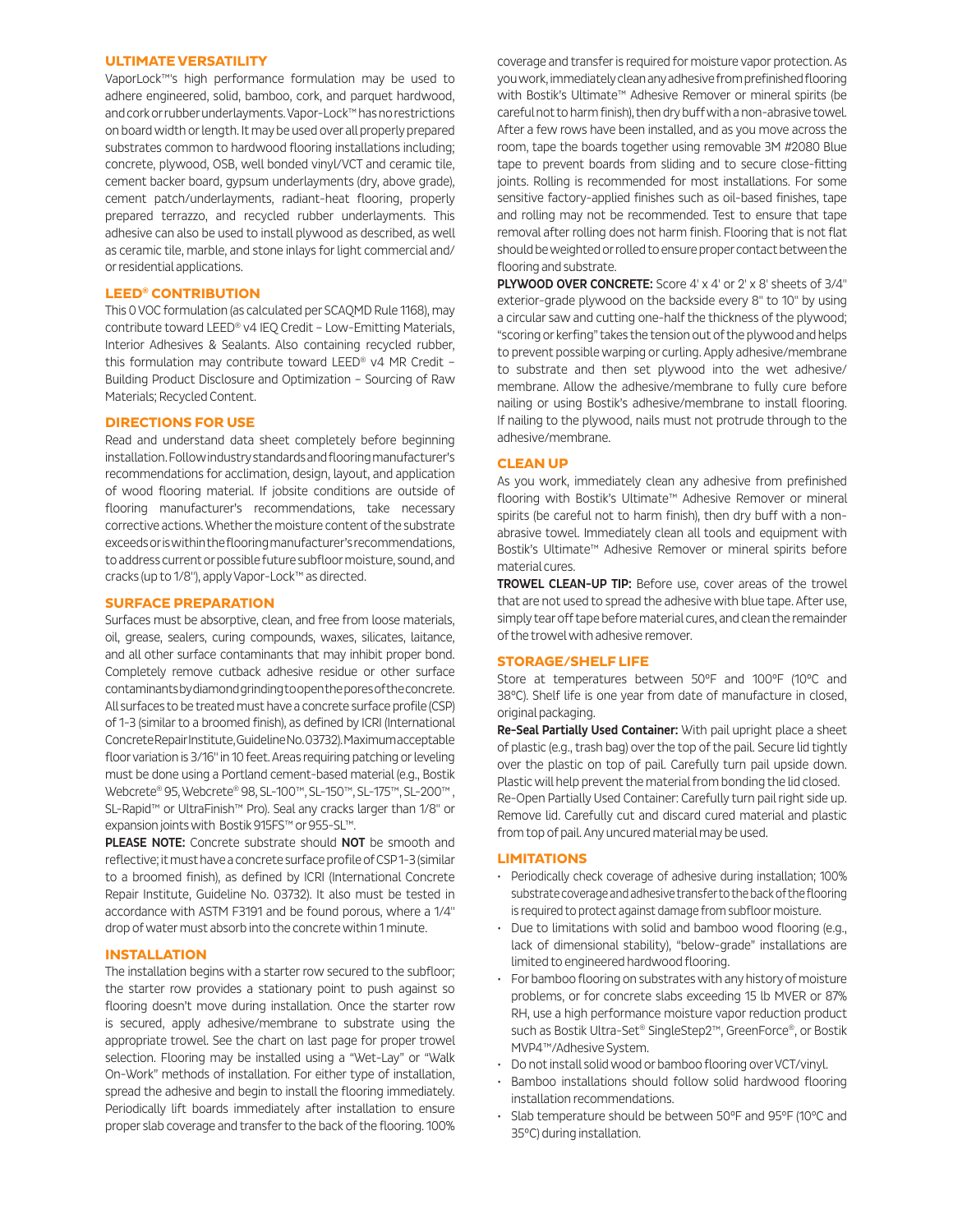- Do not use on wet, dusty, contaminated, glassy smooth or friable substrates; do not use over substrates/slabs treated with sealers or curing compounds.
- Do not use in areas subject to hydrostatic head.
- Completely remove all adhesive residue and other surface contaminants by diamond grinding, shot blasting, or scarifying.
- Do not use over perimeter bonded flooring material.
- Use over gypsum-based underlayments is limited to dry, "above-grade" installations where the gypsum has dried hard (not dusty/powdery), with a minimum compressive strength > 2,000 psi for engineered hardwood installations, or minimum compressive strength > 2,500 psi for solid hardwood installations.
- Please refer to flooring manufacturer's recommendations and NWFA's specifications for proper acclimation, verification of moisture content of flooring with a moisture meter, and expansion relief around perimeter throughout installation.
- Do not use with vinyl-backed cork flooring or foamedbacked parquet.
- This membrane is designed to reduce moisture vapor emissions that originate/emanate from below the membrane only.
- This membrane does NOT reduce/affect issues originating from the sides, ends, or top of flooring (ie. puddles, water, leaks, hydrostatic-head, etc.).
- This membrane does NOT eliminate all possible moisture related or install related issues (i.e. improper acclimation of flooring, jobsite temperature/relative humidity, etc.).
- This membrane is designed to prevent excessive variance of moisture between the top, middle, and bottom of flooring that originates from the substrate.

#### **PACKAGING**

Available in 4 gallon pails (36 pails/pallet)

#### **WARNING**

MAY BE HARMFUL IF SWALLOWED OR INHALED. CONTAINS POTENTIAL SENSITIZER. MAY CAUSE ALLERGIC SKIN OR LUNG REACTION. MAY IRRITATE EYES, SKIN AND RESPIRATORY TRACT. Do not breathe fumes. Do not get in eyes, on skin or on clothing. Do not swallow. Use only in a well-ventilated area or wear mask. Wash thoroughly after handling. Store container in a cool, dry area with lid tightly sealed. Do not reuse container.

## **KEEP OUT OF REACH OF CHILDREN**

## **FIRST AID TREATMENT**

Contains petroleum resins, diisodecyl phthalate (DIDP), methylene diphenyl diisocyanate (MDI), quartz silica. If in eyes or on skin, rinse with water for at least 15 minutes. If on clothes, remove clothes. If breathed in, move person to fresh air. If swallowed, call a Poison Control Center or doctor immediately. Do not induce vomiting.

## **SEE SAFETY DATA SHEET**

**CHEMICAL EMERGENCY:** 800-424-9300 (USA), 703-527-3887 (International) **MEDICAL EMERGENCY:** 866-767-5089

|                            | <b>CHEMICAL &amp; PHYSICAL PROPERTIES</b>                         |                                |          |  |  |
|----------------------------|-------------------------------------------------------------------|--------------------------------|----------|--|--|
|                            | Residential                                                       | Yes                            |          |  |  |
| Use<br><b>Environments</b> | Offices/Light Commercial                                          | Yes                            |          |  |  |
|                            | Heavy Commercial                                                  | Yes                            |          |  |  |
|                            | Offices                                                           | Yes                            |          |  |  |
|                            | Hospital                                                          | Yes                            |          |  |  |
|                            | Exterior                                                          | <b>No</b>                      |          |  |  |
|                            | Wet Areas                                                         |                                | No       |  |  |
| <b>Substrates</b>          | Concrete                                                          | Yes<br>Yes                     |          |  |  |
|                            | Plywood<br><b>OSB</b>                                             | Yes                            |          |  |  |
|                            | Well-Bonded Vinyl                                                 | Yes                            |          |  |  |
|                            | Terrazzo                                                          | Yes                            |          |  |  |
|                            | <b>Ceramic Tile</b>                                               | Yes                            |          |  |  |
|                            | <b>Cement Backer Board</b>                                        | Yes                            |          |  |  |
|                            | Gypsum Underlayments*                                             | Yes                            |          |  |  |
|                            | Cement Patch/Underlayment                                         | Yes                            |          |  |  |
|                            | Solid Hardwood                                                    | Yes                            |          |  |  |
|                            | Engineered Hardwood                                               | Yes                            |          |  |  |
|                            | Bamboo                                                            | Yes                            |          |  |  |
| Flooring                   | Cork                                                              | Yes                            |          |  |  |
| <b>Types</b>               | Parquet                                                           | Yes                            |          |  |  |
|                            | Plywood                                                           | Yes                            |          |  |  |
|                            | Ceramic Tile, Marble,<br>Stone Inlays* <sup>2</sup>               | Yes                            |          |  |  |
|                            | Cure Time* <sup>3</sup>                                           |                                |          |  |  |
|                            | Light foot traffic                                                | 6 to 8 hours                   |          |  |  |
|                            | Normal foot traffic                                               | 12 to 16 hours                 |          |  |  |
|                            | Water Vapor Permeability*4                                        | < 0.6                          |          |  |  |
|                            | <b>Concrete Moisture Vapor Limits</b>                             |                                |          |  |  |
|                            | for subfloor moisture vapor protection:                           |                                |          |  |  |
| <b>Cured</b>               | For engineered and solid                                          | None, dry to the               |          |  |  |
| <b>Physical</b>            | hardwood                                                          | touch                          |          |  |  |
| <b>Properties</b>          | For bamboo<br><b>ASTM 1869</b>                                    | $\leq$ 15 lbs/                 |          |  |  |
|                            | Calcium Chloride Method                                           | 1000 sq.ft./24 hrs             |          |  |  |
|                            | <b>ASTM 2170</b>                                                  |                                |          |  |  |
|                            | Relative Humidity Test                                            | $\leq$ 87% RH                  |          |  |  |
|                            | Elongation                                                        | >180%                          |          |  |  |
|                            | Service Temperature                                               | -40°F to 150°F                 |          |  |  |
|                            |                                                                   | (-40°C to 66°C)                |          |  |  |
|                            | ASTM E492-04 IIC                                                  |                                |          |  |  |
|                            | 6" concrete slab with no ceiling<br>6" concrete slab with 1 layer | 49 dB                          |          |  |  |
|                            | 5/8" gypsum board ceiling                                         | 69 dB                          |          |  |  |
| Sound                      | ASTM E 2179 Increased                                             |                                |          |  |  |
| <b>Reduction</b>           | Impact Insulation A IIC                                           | 21dB                           |          |  |  |
| Performance                | ASTM E90-09 STC                                                   |                                |          |  |  |
|                            | 6" concrete slab with no ceiling                                  | 50 dB                          |          |  |  |
|                            | 6" concrete slab with 1 layer                                     | 66 dB                          |          |  |  |
|                            | 5/8" gypsum board ceiling                                         |                                |          |  |  |
|                            | <b>Application Temperature</b>                                    | 50°F to 100°F                  |          |  |  |
|                            | Ease of Troweling                                                 | (10°C to 38°C)                 |          |  |  |
|                            | Odor                                                              | Easy<br>Mild                   |          |  |  |
|                            | Open/Working Time*5                                               | 90 min                         |          |  |  |
|                            |                                                                   | Brown with                     |          |  |  |
| <b>Application</b>         | Color                                                             | black specks                   |          |  |  |
| <b>Properties</b>          | Density (lbs/gallon)                                              | 14.7                           |          |  |  |
|                            | Percentage of Water*6                                             | 0%                             |          |  |  |
|                            | Percentage of Adhesive                                            | For Moisture                   | For Bond |  |  |
|                            | Coverage Required:                                                | Protection                     |          |  |  |
|                            | Engineered                                                        | 95%                            | 85%      |  |  |
|                            | Solid<br>Chemistry Type                                           | 95%<br>>95%<br>1-Part Urethane |          |  |  |
|                            | Adhesive Type                                                     |                                |          |  |  |
| Chemical                   | VOC Compliant (calculated per                                     | Moisture Cure                  |          |  |  |
| Properties                 | SCAQMD Rule 1168)                                                 | Yes (0 g/L)                    |          |  |  |
|                            | Flash Point                                                       | >200°F (93°C)                  |          |  |  |
|                            | IEQ - Low-Emitting Materials for                                  | Up to 3 Points <sup>*7</sup>   |          |  |  |
|                            |                                                                   |                                |          |  |  |
| <b>LEED<sup>®</sup> v4</b> | <b>Interior Adhesives &amp; Sealants</b>                          |                                |          |  |  |
| Contribution               | MR - Building Product Disclosure<br>& Optimization                | Up to 2 Points' <sup>8</sup>   |          |  |  |

\* Dry, above grade \*2 Residential or light commercial only

\*3 Humidity affects cure to a greater degree than temperature; the higher the humidity, the faster the cure. Under normal conditions, light foot traffic is acceptable after 6 to 8 hours; normal traffic after 12-16 hours.

\*4 Per ASTM F1249 Standard Test Methods for Water Vapor Transmission of materials. Ratings are g/m2-24 hour-mmHG.

\*5 Please refer to the Open/Working Time Chart.

\*6 Per ASTM E203-01 Standard Test Method for water using Volumetric Karl Fischer Titration Method. Results rounded to the nearest tenth. Test Method has error range of +/\_ 0.2%.

- \*7 Per LEED® v4 BD+C rating system, taking into account all other interior adhesives & sealants applied on site.
- \*8 Per LEED® v4 Responsible Extraction Criteria Sourcing of Raw Materials